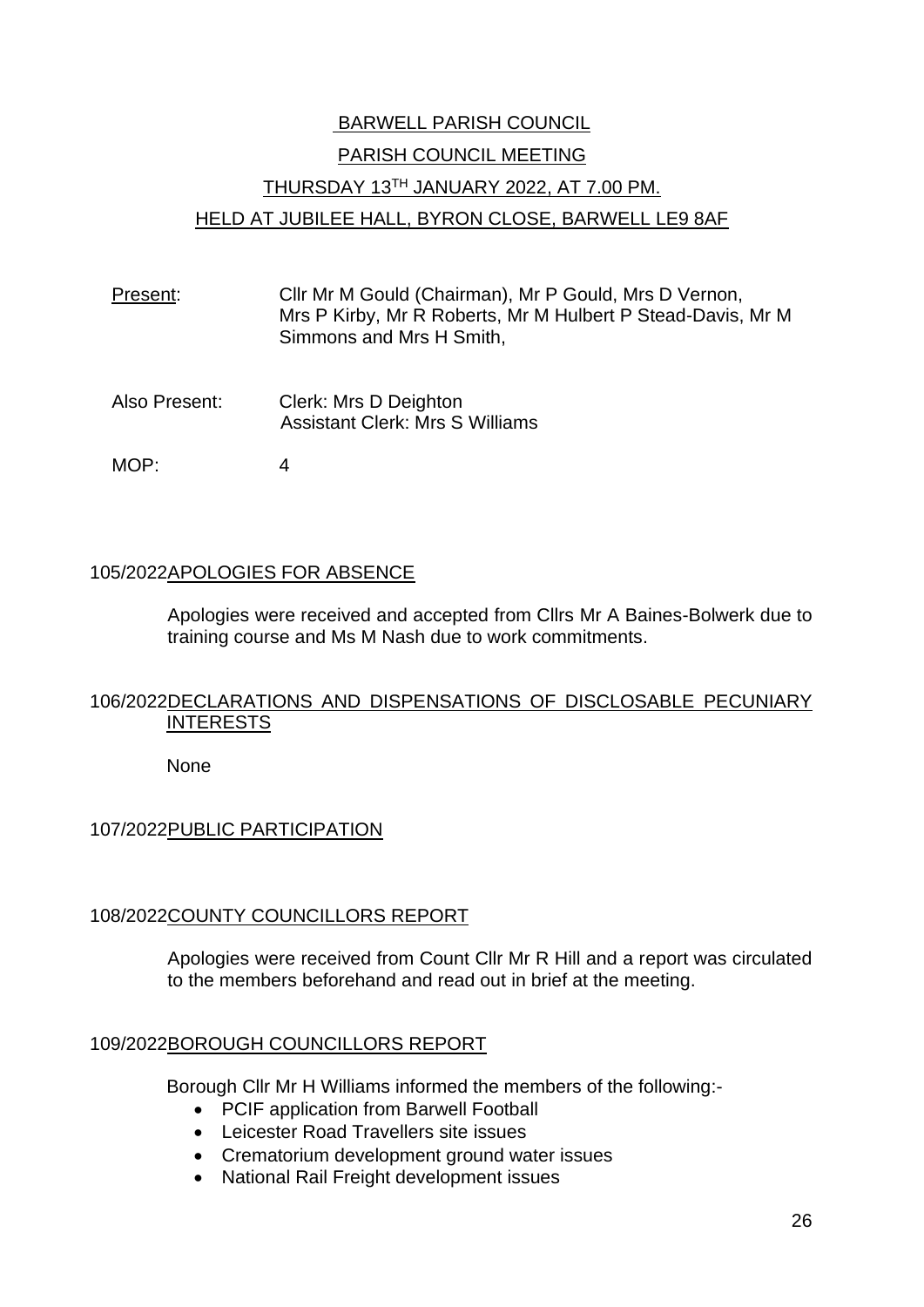- Inglenook Farm noise and nuisance issues
- Top Range Motors site up for sale
- Concerns raised regarding the removal of sleeper on Radford Park

Borough Cllr Mr R Roberts informed the members of the following:-

- Further information regarding the National Rail Freight development regarding the volume of traffic and potential flooding issues
- New Crematorium development halted for a study to be carried out could take up to 12 months
- Inglenook Farm excavation late at night
- Police advise on keeping vehicles locked due to theft of vehicles in local area

## 110/2022MINUTES

It was RESOLVED that the Minutes of the meeting held on the 4<sup>th</sup> November 2021 be approved and signed by the Chairman

## 111/2022CLERK'S REPORT

- Complaint from resident on Stapleton Lane regarding speeding resulting in their vehicle being damaged
- Electric Car Club Survey completed
- Complaint from resident on Blackburn Road regarding speeding
- Motocross bike tracks in Barwell (Tip) Park now a police matter
- Report of a car parked on the green space in Hereford Close

# 112/2022WALL ON PUBLIC TOILETS DISPUTE

Still awaiting a response from the resident. Solicitor has issued a further letter requesting an acknowledgement of the letter

#### 113/2022TOP RANGE MOTORS

Site has now been listed for purchase but this does not detract from the S215 issued to tidy the site and this will still be enforced.

#### 114/2022COMMENTS FOR APPEAL OF CRABTREE FARM, HINCKLEY ROAD

Members RESOLVED for the Chairman to speak at the appeal on behalf of the Parish Council. No further comments were proposed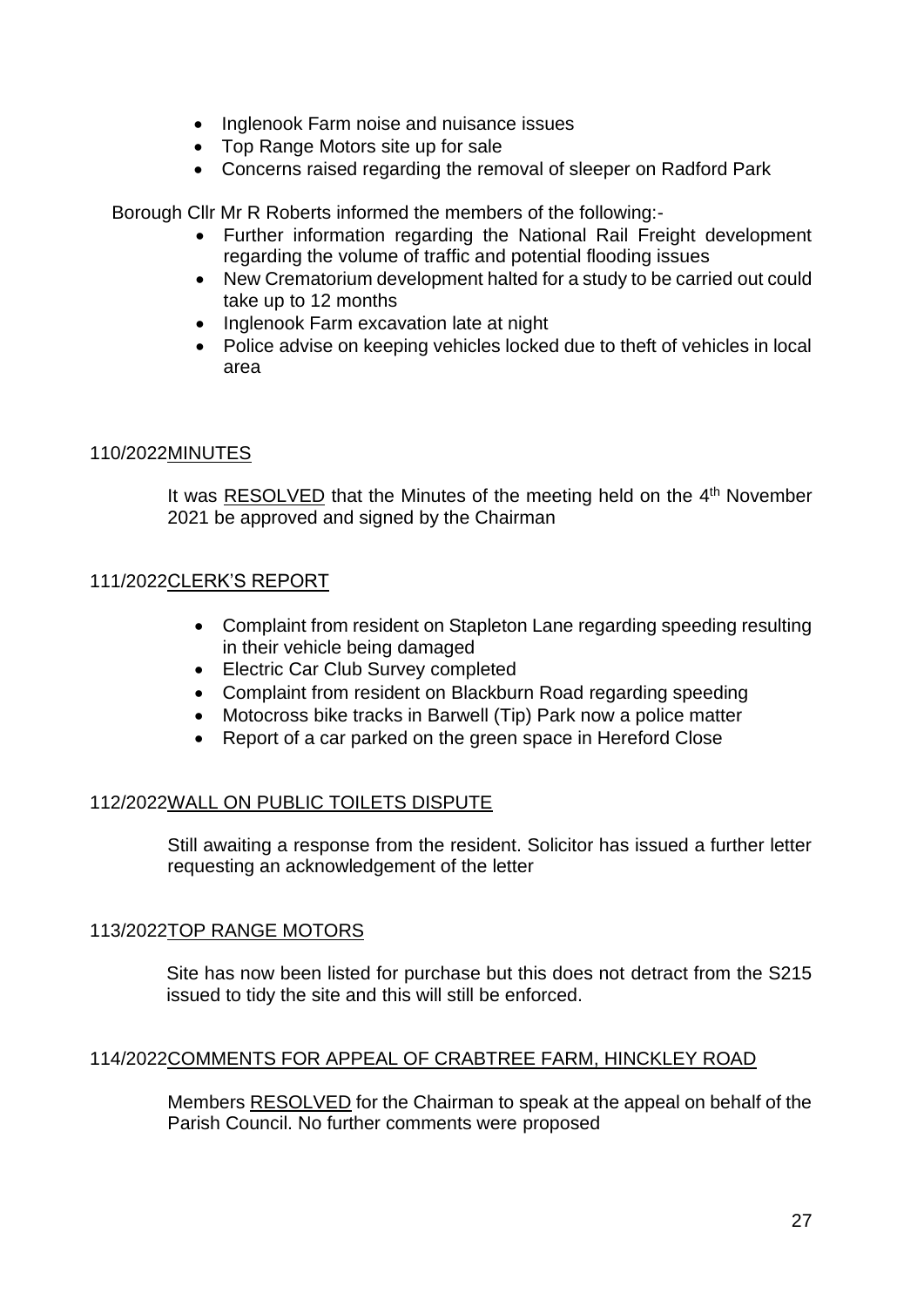# 115/2022BUS STOP ON QUEENSWAY REQUEST UPDATE

# Awaiting response from Leicestershire County Council

# 116/2022SURVEY FOR DOVECOTE SPORT PAVILION

Members RESOLVED for Clerk to initiate a meeting between Parish Council and AFC Barwell regarding the function room and future rental increases

#### 117/2022OFFICIAL OPENING OF NEW PLAY EQUIPMENT ON DOVECOTE PARK

Members RESOLVED that an official opening of the new play equipment on Dovecote Park subject to the snagging list has been completed by the contractors

## 118/2022BUDGET AND PRECEPT 2022/23

Budget and precept were considered, and it was RESOLVED by a majority to increase the precept by 0.02%. Clerk to request a precept of £259,271 with a Band D set at £94.51 based on the current Tax Base rate

#### 119/2022QUARTERLY BUDGET REVIEW

Quarterly Budget review was noted by the members

#### 120/2022REPORTS FROM COMMITTEES

#### Planning & Highways

• Nothing to report

#### Finance & General Purpose

- Usual Payments
- Community Grants awarded to Barwell Sports, Street Pastors and Meadow Hall CC

#### Cemetery, Parks & Recreation

• Replacement Hawthorn planted in Boston Park

#### Parish Events

• Christmas Lights Event was well received